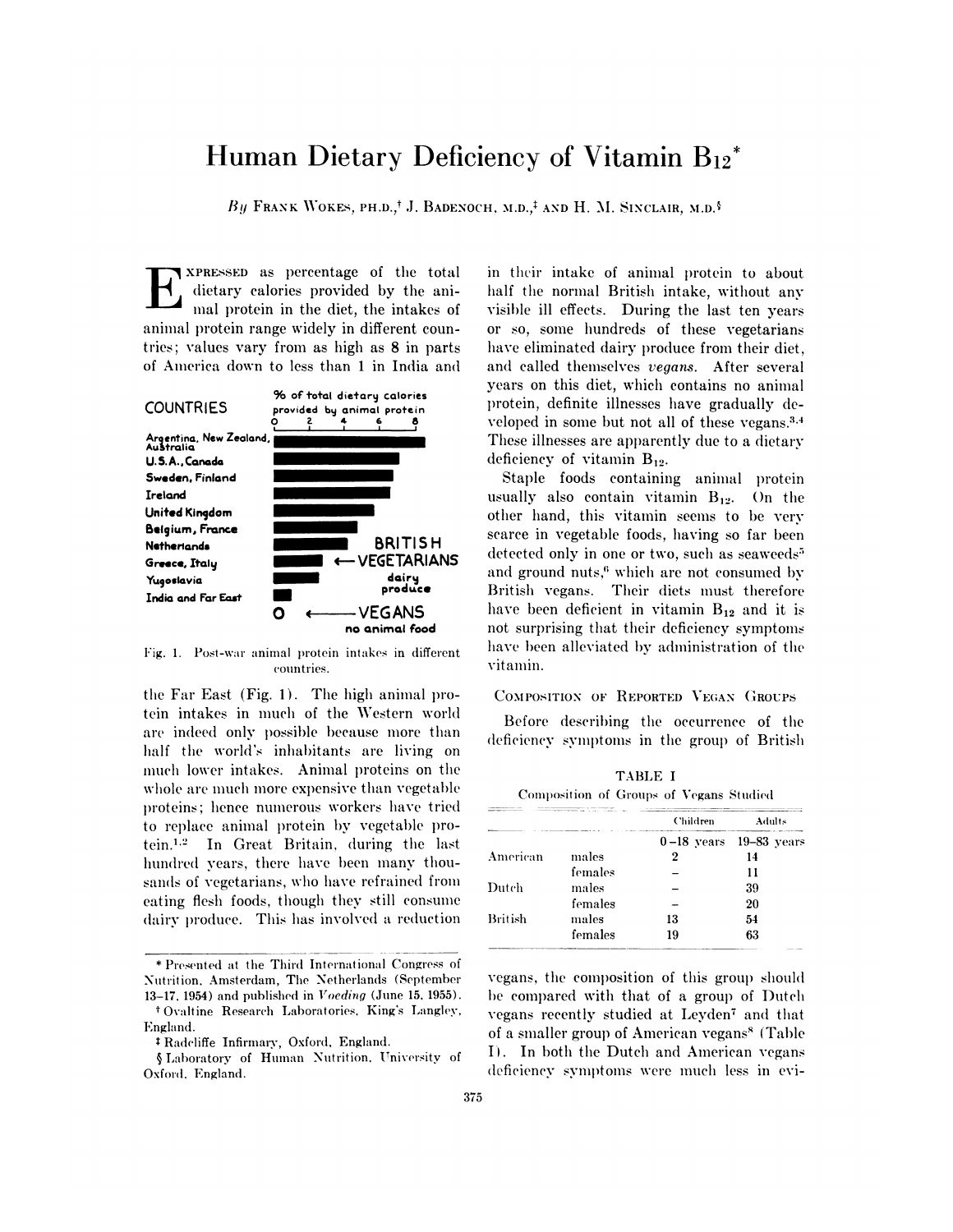dence than among the British vegans. The British groups, however, contained more young people, who are probably more susceptible to vitamin  $B_{12}$  deficiency. The Dutch group contained four women and nine men aged 33 to 69 years who had been vegans for 2 to 15

not become prominent until they had been on the vegan diet for several years, and the more serious symptoms took still longer to develop (Fig. 3). Quite a number seemed to escape definite symptoms, even after more than five years on the diet. Children were



**COMPOSITION OF GROUPS OF VEGANS**

Fig. 3. Health in relation to period of veganism.

years, 15 who had been vegans for 6 to 18 months, and 32 vegetarians who had lived on the vegan diet for short periods ranging from several months to a year.

## HEALTH AND DURATION OF VEGANISM

Another probable reason for the higher incidence of deficiency symptoms among the British vegans was their longer period of veganism. Even slight symptoms usually did rather more susceptible than adults, but some of them have continued to grow and develop satisfactorily for several years. The vegan mothers who have been more successful in rearing their children on the vegan diet often breast fed them for longer periods than usual.

## **RATE OF DEVELOPMENT OF DEFICIENCY SYNDROME**

The commonest and earliest symptoms have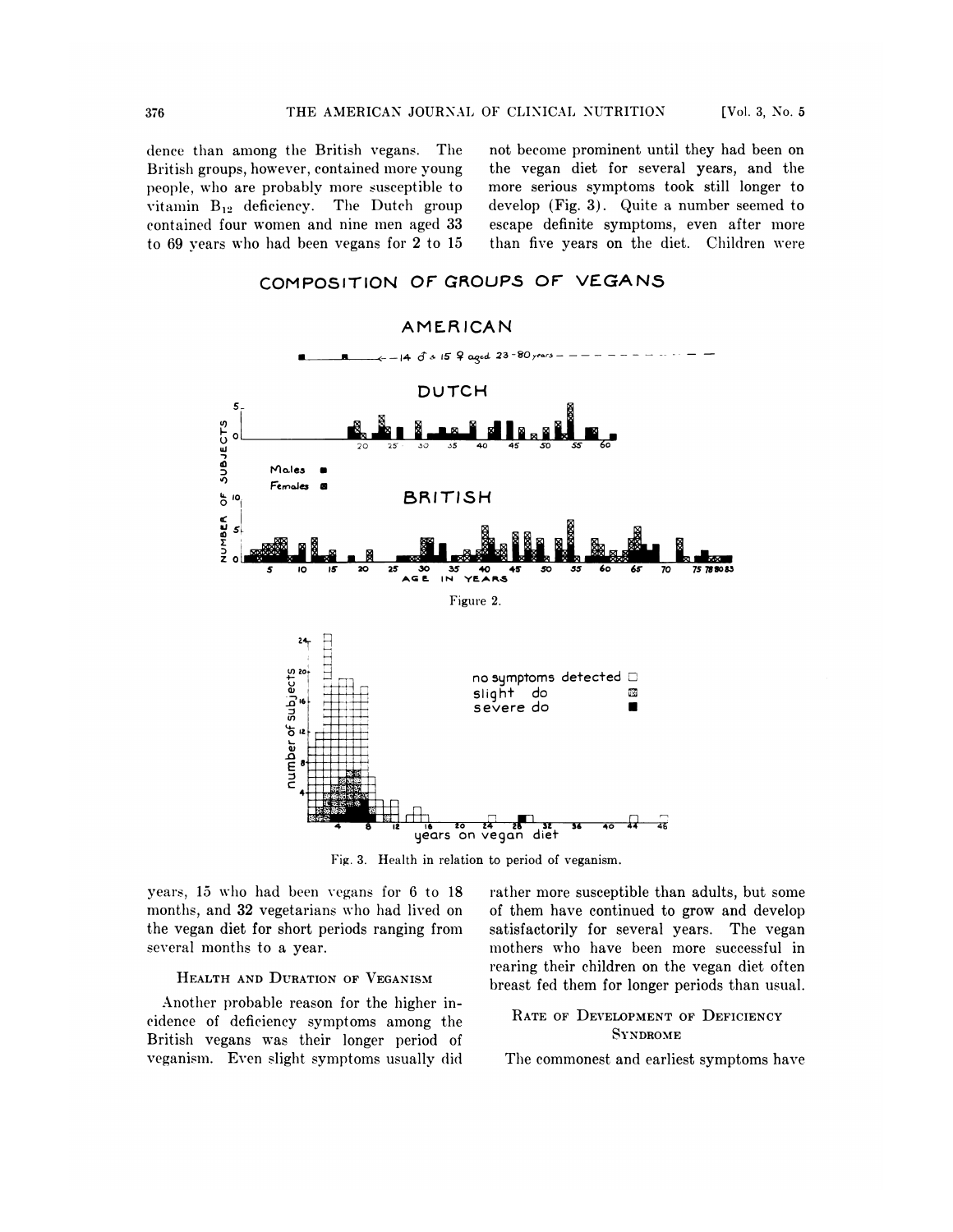been in the mouth; sore tongues were especially common. These *oral* symptoms generally cleared up after a month or two. Paresthesia was another fairly common symptom which developed more slowly and persisted rather longer. Amenorrhea and menstrual dis-



Fig. 4. Rate of development of different deficiency symptoms in vegans.

turbances were encountered in eight out of 22 women aged 15 to 45. They were also encountered among the Dutch vegans,<sup>9</sup> and are of interest in view of the fact that the main vitamin  $B_{12}$  deficiency symptoms observed in experimental animals are related to the reproductive processes (Fig. 4). Nervous symptoms were common among the vegans, but have not been plotted because their subjective nature makes their precise rate of development difficult to determine.

About 20 per cent of the subjects complained of pains in the back and spine. Some of these had stiff "poker" backs, so characteristic that they were termed "vegan" backs. Three deaths occurred, all among vegans of several years' standing. One of these was due to cancer which was present before the vegan diet was adopted. The other two deaths were associated with mental disease.

The percentage incidences of symptoms were lower in the Dutch than in the British vegans, e.g., oral symptoms—Dutch 12. British 27: paresthesia—Dutch 6, British 20. This was probably because 72 per cent of the Dutch vegans on whom these percentages were calculated had been on the vegan diet for less than two years, as compared with an average of five to six years for British vegans.

No clinical deficiency symptoms were observed among the 26 American vegans,<sup>8</sup> all of whom had maintained the animal proteinfree diet for five years or more.

It has not yet been possible to arrange for some of the vegans with more serious symptoms to undergo detailed biochemical examination. The biochemical results which follow were obtained on vegans apparently in good health, most of whom had, however, experienced the less serious deficiency symptoms, especially those in the mouth, at some time during their period of veganism.

## SERUM VITAMIN B<sub>12</sub> LEVELS AND DURATION OF **VEGANISM**

The serum vitamin  $B_{12}$  concentrations in the vegans so far examined have ranged from



Serum vitamin B<sub>12</sub> levels compared with Fig. 5. periods of veganism.

45 to 193  $\mu\mu$ g/ml, and averaged 111  $\mu\mu$ g/ml, as compared with the average normal values of from 200 to 320  $\mu\mu$ g/ml obtained by several workers using the same method.<sup>10,11</sup> In more than half the vegans the average concentration was below 120  $\mu\mu$ g/ml. In two of these it lay between 120 and 100  $\mu\mu$ g/ml, suggestive of vitamin  $B_{12}$  deficiency.<sup>12</sup> In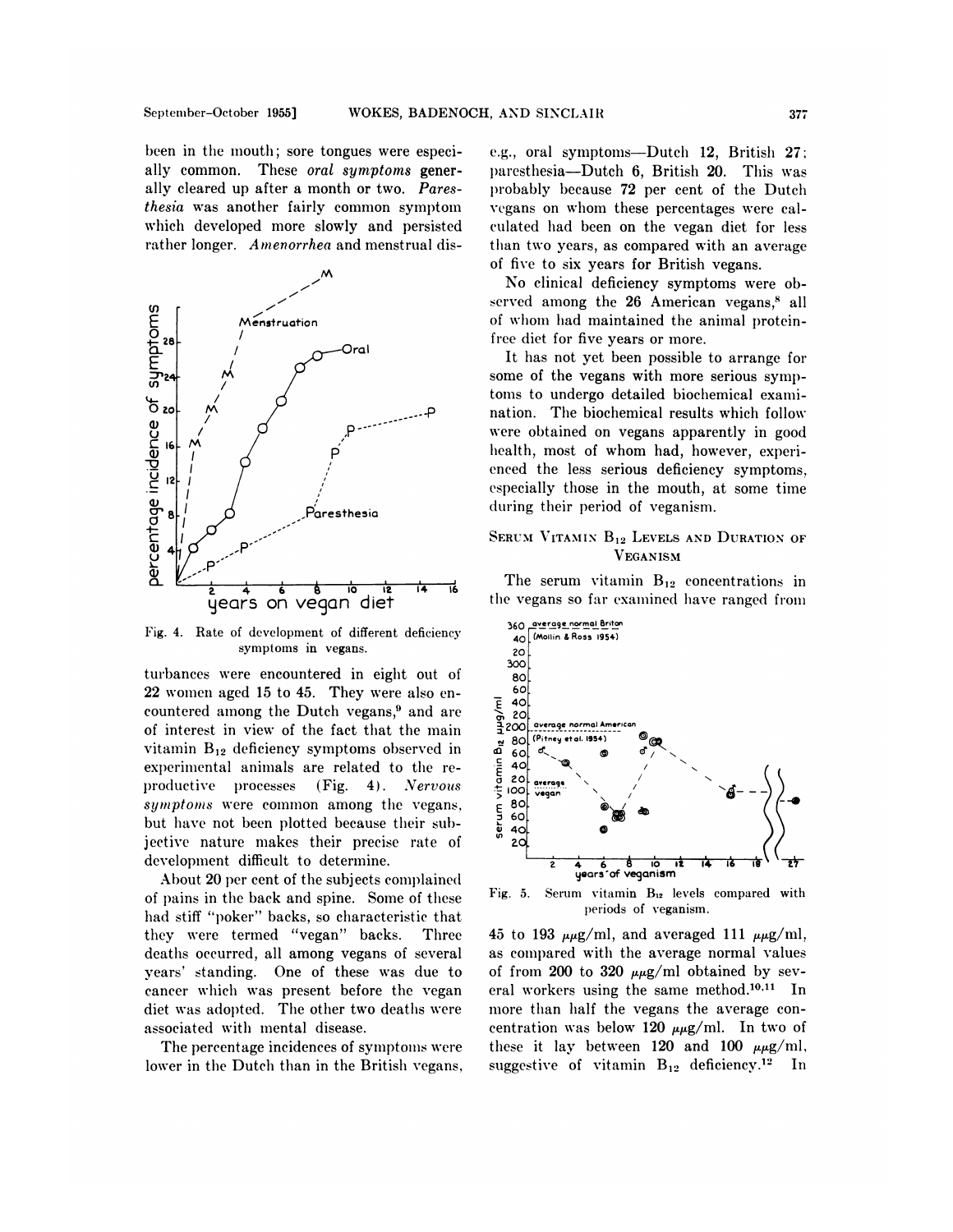the other nine it was below 100  $\mu\mu$ g/ml, indicating definite deficiency, but this did not occur until six years on a vegan diet.

A curve drawn through the average vitamin  $B_{12}$  levels for each year of veganism for which data are available shows a steady fall during the first 7 years, followed by a recovery up to the original fairly high value between 7 and 10 years, then a more gradual descent (Fig. 5). responded dramatically to treatment with vitamin  $B_{12}$  alone.

#### SERUM VITAMIN B<sub>12</sub> LEVELS AND HEMOGLOBIN **LEVELS**

The hemoglobin levels in the vegans showed even less deviation from normal than had been shown by the red cell counts (Fig. 7). This might have been partly explained



Fig. 6. Serum vitamin B<sub>12</sub> levels and red blood cell counts in vegans.

#### SERUM VITAMIN B<sub>12</sub> LEVELS AND RED CELL **COUNTS**

The red blood cell counts on some of the vegans indicated a slight anemia. However, correlation of the vitamin  $B_{12}$  concentrations with the red cell counts gave an average curve for the vegans which was quite distinct from the average curve in pernicious anemia, and was closer to the vitamin  $B_{12}$  levels associated with subacute combined degeneration of the cord (Fig. 6). This condition can be precipitated in vitamin  $B_{12}$  deficiency by administration of an excess of folic acid.<sup>13</sup> This might conceivably happen in vegans with low serum vitamin  $B_{12}$  levels who ingest large amounts of folic acid in vegetables. One of us<sup>14</sup> has previously described a vegan boy of 15 who developed dietary deficiency of vita- $\min B_{12}$  and suffered from classical subacute combined degeneration of the cord. This



Fig. 7. Serum vitamin B<sub>12</sub> levels and hemoglobin levels in vegans.

by an increase in the size of the red cells, such as was found by determination of their average diameters in the Dutch vegans. However, the mean corpuscular volume showed a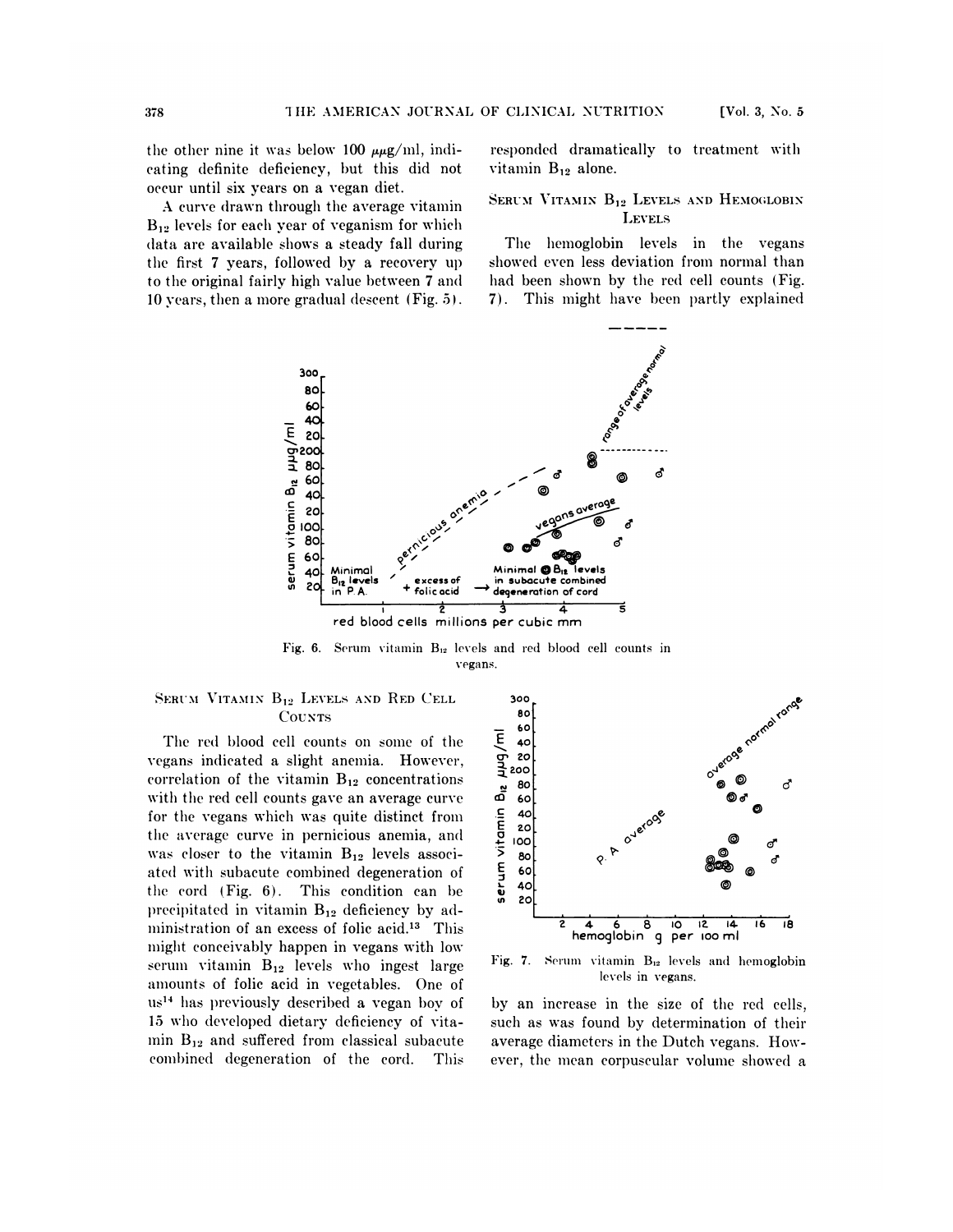definite increase above the normal value, comparable with the increase found in the Dutch vegans.

No correlation was established between the  $\frac{93}{5}$ <br>
rum vitamin  $B_{12}$  levels and any of the other<br>
ood values measured, which included plasma<br>  $\frac{3}{5}$ , platelet, leukocyte and reticulocyte counts,<br>
derythrocyte sed serum vitamin  $B_{12}$  levels and any of the other blood values measured, which included plasma Fe, platelet, leukocyte and reticulocyte counts, and erythrocyte sedimentation rate.

## **TYROSYL DERIVATIVES AND SERUM VITAMIN** B12 LEVELS

The deficiency symptoms observed in the nervous systems of some of the vegans nuight have been due to chronic toxicity caused by a keto-acid such as parahydroxy phenylpyruvic acid (PHPP), which is derived from tyrosine, and in the metabolism of which vitamin  $B_{12}$  may be implicated because of its Fig. 9. relationship to thyroid activity (Fig. 8).



Fig. 8. Serum vitamin **B12** levels and tyrosyl derivatives in vegans.

The concentration of PHPP was therefore determined in the blood and in the urine of the vegans, and in controls on normal diets, before and after oral administration of tyrosine and glucose  $(54 \text{ mg and } 1.8 \text{ g}, \text{respect-}$ tively, per kg body weight). The initial concentrations, before administration of tyrosine, tended to be higher in the vegans with lower serum vitamin  $B_{12}$  levels.

The concentration of the tyrosyl derivative PHPP in the blood appeared to increase with the period of veganism up to the first  $6$  to  $10$ years, after which it may level out, but many

more data will be needed to confirm these findings (Fig. 9).



Serum tyrosyl derivatives and period of veganism.

# **CYANIDE AND THIOCYANATE METABOLISM AND VITAMIN** B12

Another possible toxic agent is cyanide, which can cause demyelination in the central nervous system.<sup>15</sup> In the liver, cyanide is detoxicated by the enzyme rhodanese to thiocyanate, which is excreted in the urine. A measure of this detoxication is therefore provided by the urinary thiocyanate  $(Fig. 10)$ .



**Fig. 10.** Cyanide and thiocyanate metabolism and vitamin **B12.**

Tracer studies<sup>16</sup> have shown that some cyanide is converted to carbon dioxide in the expired air. It may perhaps perform an essential function by acting as a "brake" on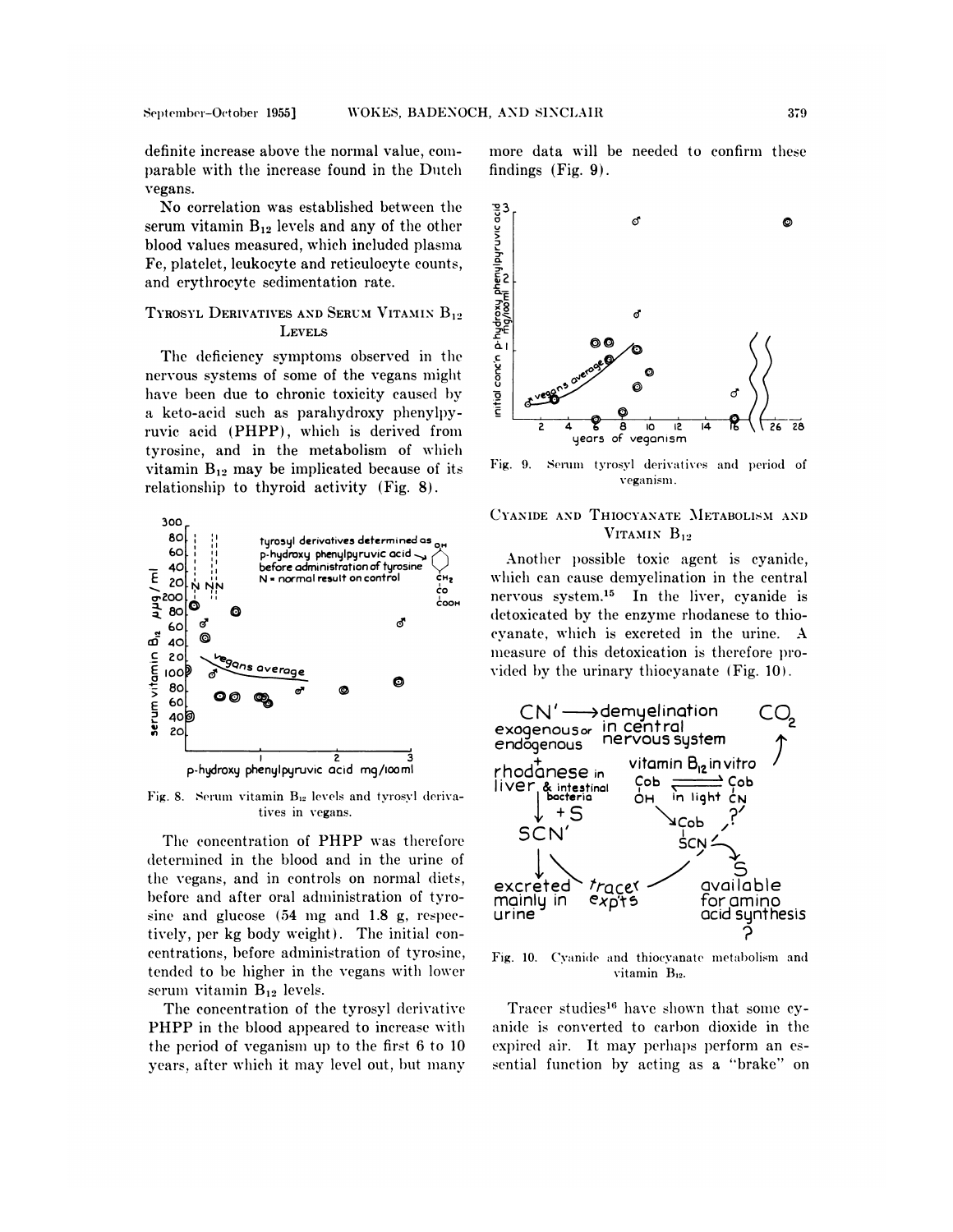**biological oxidations. Vitamin** B12 as hy**droxocobalalnin also can detoxicate cyanide, and serve as a carrier of cyanide and** thiocyanate. Vitamin  $B_{12}$  has not yet been found in rhodanese, though closely associated with it in different organs and organisms. However, the urinary thiocyanate which is derived from cyanide may be associated with vitamin  $B_{12}$  in certain hypothetical systems which are discussed in detail elsewhere.<sup>17</sup>

**Tile urinary excretion of thiocyanates may** be increased by heavy smoking<sup>18</sup> or heavy consumption of beer or strong tea, or milk, eggs, and other sources of animal protein, all of which contain preformed thiocyanate.<sup>4,19</sup> **None of thuese factors was significant in** the vegans we have studied. Although cyanides and thiocyanates may be obtained from some **raw vegetables** such as cabbages,<sup>20</sup> which vegans sometimes eat, we did not detect significant amounts in samples of their diet, and therefore believe that the thiocyanate they excreted was mainly endogenous in origin.

#### **IRINARY METABOLIC DATA ON VEGANS AND NON-VEGANS**

The average daily excretion of thiocyanates per  $kg$  body weight was 135  $\mu$ g among the vegans and 96 among the non-vegans, all being teetotal non-smokers. The vegan rate of excretion was 141 per cent of the non **vegan rate, but the difference was not significant, because complete 24-hour samples could not always be obtained to eliminate errors** caused by the daily rhythm. This rhythm in thiocyanate excretion is, however, more or less parallel with the rhythm in total nitrogen ex**cretion.** By determining the thiocyanate/ total nitrogen ratio, expressed in  $\mu$ g and mg, respectively, the standard error is much reduced, and complete collection of 24-hour samples is avoided.

The **average thiocyanate/total nitrogen ratio** in the vegans was 188 per **cent of that in** the non-vegans. However, part of this difference was due to the average total nitrogen **excretion** being lower in the vegans. When allowance was **made for thus, the corrected** thiocyanate excretion in the vegans was still

**appreciably higher than in the non-vegans** (Table II).

The average daily **excretion of creatinine** was significantly lower in the vegans. No **creatine was detected. The Dutch vegans also** had a lower creatinine excretion than the Dutch controls.

**TABLE II** Urinary **Metabolic Data on British Vegans** and **Non-vegans**

|                               | Average daily excretion (per<br>kg body weight) of |       |                  |                                                          |
|-------------------------------|----------------------------------------------------|-------|------------------|----------------------------------------------------------|
|                               | $SCN$ $\mu$ g $N_2$ mg                             | Total | Creatinine<br>mg | A verage<br>SCN' ratio                                   |
| Vegans*                       |                                                    |       |                  | $135 \pm 31$ $132 \pm 15$ $17.3 \pm 1.2$ $0.94 \pm 0.05$ |
| Non-vegans*<br>Vegans as $\%$ |                                                    |       |                  | $96 \pm s$ $185 \pm 27$ $27.1 \pm 1.3$ $0.526 \pm 0.01$  |
| of non-vegans                 | 141                                                | 71    | 64               | 188                                                      |

 $SCN \ln \mu g$ **SCN'** ratio  $=$   $\frac{\text{SCN in }\mu\text{g}}{\text{total N}_2 \text{ in }\text{mg}}$  was determined on 181 vegan samples and 178 non-vegan samples.

## **SERUM VITAMIN** B12 LEVELS **AND THIOCYANATE RATIOS**

Turning to individual results, it has not yet **been possible to establish a definite correla-** $\tan$  **between serum vitamin**  $B_{12}$  **levels** and **thiocyanate ratios in vegans, though there** seems to be a tendency for lower vitamin  $B_{12}$ levels to be associated with higher thiocyanate ratios. Even after correction for the lower nitrogen excretions in the vegans, most of their thiocyanate ratios were above the normal range for teetotal non-smokers. Large doses  $(0.5 \text{ to } 4 \text{ mg})$  of vitamin  $B_{12}$  can reduce the **excretion of thiocyanates in** both vegans and non-vegans (Fig. 11).

In one of the **vegans** the thiocyanate ratio increased from 1.02 before administration of tyrosine to 2.08 two hours hater. In previous **experinuents without tyrosine, this vegan** had **shown an average ratio of** 0.88; it seemed possible that administration of tyrosine might **under certain conditions increase** the **excretion of thiocyanates. We have therefore car** ried out on each of the vegans who had re**ceived tyrosine a** further experiment in which samples were taken of all the urine passed for **at least** 24 hours, no tyrosine being admin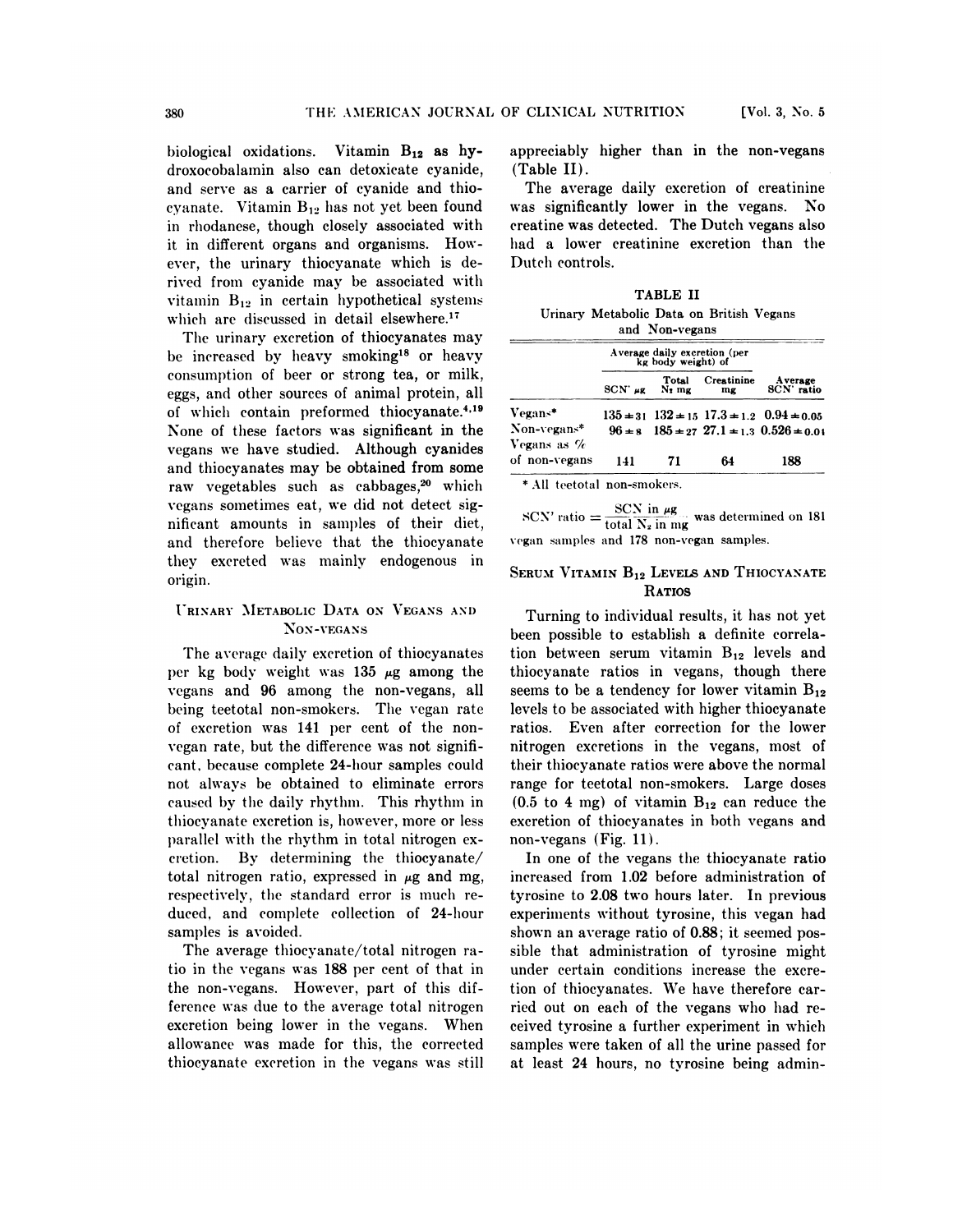istered. The average thiocyanate ratio in each of these experiments was compared with the ratio obtained on the same vegan after tyrosine. The results indicated a stimulating effect of tyrosine on thiocyanate excretion in two of the other vegans. One of these had marked macrocytosis with serum vitamin  $B_{12}$ 

The average body weight of the British adult male vegans was higher than that of the Dutch but lower than that of the American male vegans. In the adult females, body weight of British vegans was lower than that of the Dutch and American vegans. Data still being collected on the British vegan chil-



Fig. 11. Serum vitamin B12 levels and thiocyanate ratios in vegans.

levels of 45 to 80  $\mu\mu$ g/ml; this subject also had amenorrhea of several years standing and had experienced considerable loss of body weight. The other had slight macrocytosis with more normal serum vitamin  $B_{12}$  levels.

# COMPARISON OF BRITISH, DUTCH, AND **AMERICAN VEGANS**

As this investigation is concerned primarily with vitamin  $B_{12}$ , we have not undertaken the detailed investigation of all the nutrients in the diets of all the vegans, nor endeavored to determine their status in regard to any vitamin except  $B_{12}$ . However, some data we have obtained on a few of the British vegans confirm the findings on the Dutch and American vegans, in that the vitamin and mineral intakes seemed satisfactory, except perhaps for calcium and vitamin D, and of course also for vitamin B<sub>12</sub>. The dietary intake of this vitamin must have been extremely low, and it seems justifiable to assume that the differences in serum vitamin  $B_{12}$  values among the British vegans were due largely to differences in the supply of this vitamin from their intestinal flora.

dren indicate a subnormal rate of growth.

Unpublished data<sup>21</sup> obtained in a comprehensive study of the rate of growth and development of British vegetarian boys shows this not to be significantly different from that of non-vegetarian boys living under the same conditions. The vitamin  $B_{12}$  intakes of the vegetarian boys were no doubt considerably lower than the intakes of the non-vegetarian boys, but would be considerably higher than the vegan boys and girls.

The general blood picture in the British vegans did not differ significantly from that in the Dutch and American vegans. The only clear indication of dietary deficiency was provided by the serum vitamin  $B_{12}$  levels (Table III).

The results obtained in this investigation indicate the occurrence in man of a dietary deficiency of vitamin  $B_{12}$  similar to that encountered in animals also living on a diet free from animal protein. The poor rate of growth and development in animals on such a diet can be improved by addition of vitamin  $B_{12}$ , provided that their diet is not deficient in total protein.